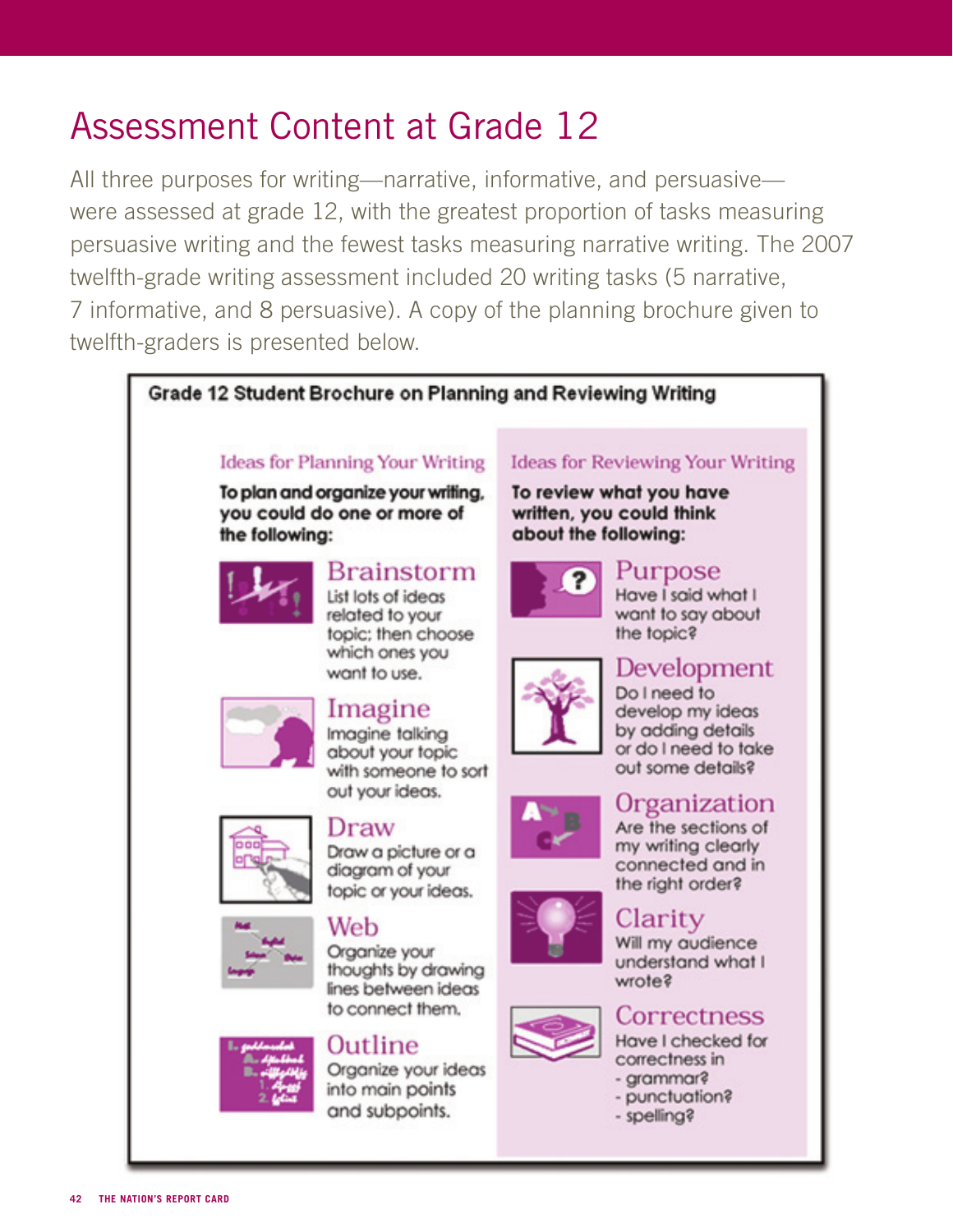# **Writing Achievement Levels at Grade 12**

The following achievement-level descriptions for grade 12 writing are applied to first drafts that students are expected to generate within the limited time constraints in a large-scale assessment environment, and not to final or polished student writing. The cut score depicting the lowest score representative of that level is noted in parentheses.

*Basic* (122): Twelfth-grade students performing at the *Basic* level should be able to produce an effective response within the time allowed that shows an understanding of both the writing task they have been assigned and the audience they are expected to address. Their writing should show some analytical, evaluative, or creative thinking. It should include details that support and develop the central idea of the piece, and it should be clearly organized, making use of techniques such as a consistency in topic or theme, sequencing, and a clear introduction and conclusion. The grammar, spelling, punctuation, and capitalization in these students' work should be accurate enough to communicate to a reader; there may be some errors, but these should not get in the way of meaning.

*Proficient* (178): Twelfth-grade students performing at the *Proficient* level should be able to produce an effective and fully developed response within the time allowed that uses analytical, evaluative, or creative thinking. Their writing should be organized effectively, and it should show that these students have a clear understanding of the writing task they have been assigned. It should be coherent, making use of techniques such as a consistent theme, sequencing, and a clear introduction and conclusion, and

it should include details and elaboration that support and develop the main idea of the piece. The writing should show that these students are able to use precise language and variety in sentence structure to engage the audience they are expected to address. Writing by 12th-grade students performing at the *Proficient* level should contain few errors in grammar, spelling, punctuation, capitalization, and sentence structure. These writers should demonstrate a command of these elements and may use them for stylistic effect in their work.

*Advanced* (230): Twelfth-grade students performing at the *Advanced* level should be able to produce a mature and sophisticated response within the time allowed that uses analytical, evaluative, or creative thinking. Their writing should be fully developed, incorporating details and elaboration that support and extend the main idea of the piece. It should show that these students can use literary strategies—anecdotes and repetition, for example—to develop their ideas. At the same time, the writing should be well crafted, organized, and coherent, and it should incorporate techniques such as consistency in topic or theme, sequencing, and a clear introduction and conclusion. It should show that these writers can engage the audience they are expected to address through rich and compelling language, precise word choice, and variety in sentence structure. Writing by 12th-grade students performing at the *Advanced* level should contain few errors in grammar, spelling, punctuation, capitalization, and sentence structure. These writers should demonstrate a sophisticated command of these elements and may use them for stylistic effect in their work.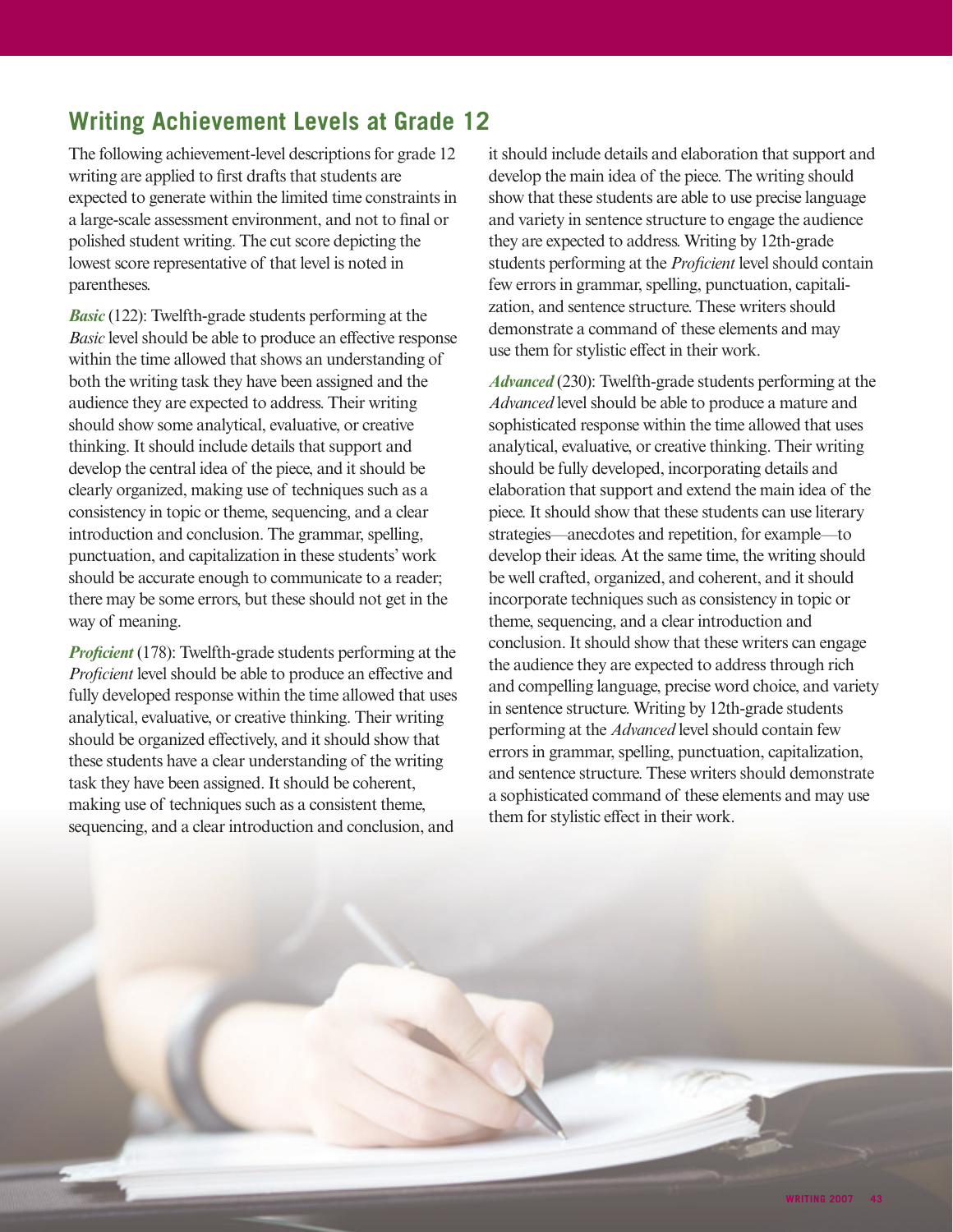# **Persuasive Writing at Grade 12**

Persuasive writing is focused on the reader because it is intended to influence people to think about a particular topic or issue in a certain way. For the task below, students were required to make an argument about whether big inventions, such as computers, are more important in their daily lives than inventions like pencils. The advantage of the task is that it gave students the opportunity to present views on something about which they are likely to know a good deal and may have clear opinions, given their own use of new technologies.

Sixty percent of twelfth-graders received a rating of "Sufficient" or higher on their responses to this writing task.

### **Percentage of twelfth-grade students at each rating level in 2007**

| <b>Excellent</b> |    |  | Skillful   Sufficient   Uneven   Insufficient   Unsatisfactory |
|------------------|----|--|----------------------------------------------------------------|
|                  | 34 |  |                                                                |

NOTE: Detail may not sum to totals because of rounding.

SOURCE: U.S. Department of Education, Institute of Education Sciences, National Center for Education Statistics, National Assessment of Educational Progress (NAEP), 2007 Writing Assessment.

### **Sample of Twelfth-Grade Persuasive Writing Task**

The twentieth century has given us inventions that have changed our lives in many ways. Big inventions, like television, computers, or microwave ovens, have had such a great impact on our culture that they seem to overshadow the small ones, like ballpoint pens, headphones, or calculators.

Write an essay in which you choose whether the "big" inventions or the "small" ones play a more important role in your daily life and provide reasons to support your position. You may use the examples of inventions given above or come up with some of your own. Give as many examples as you feel necessary to support your position.

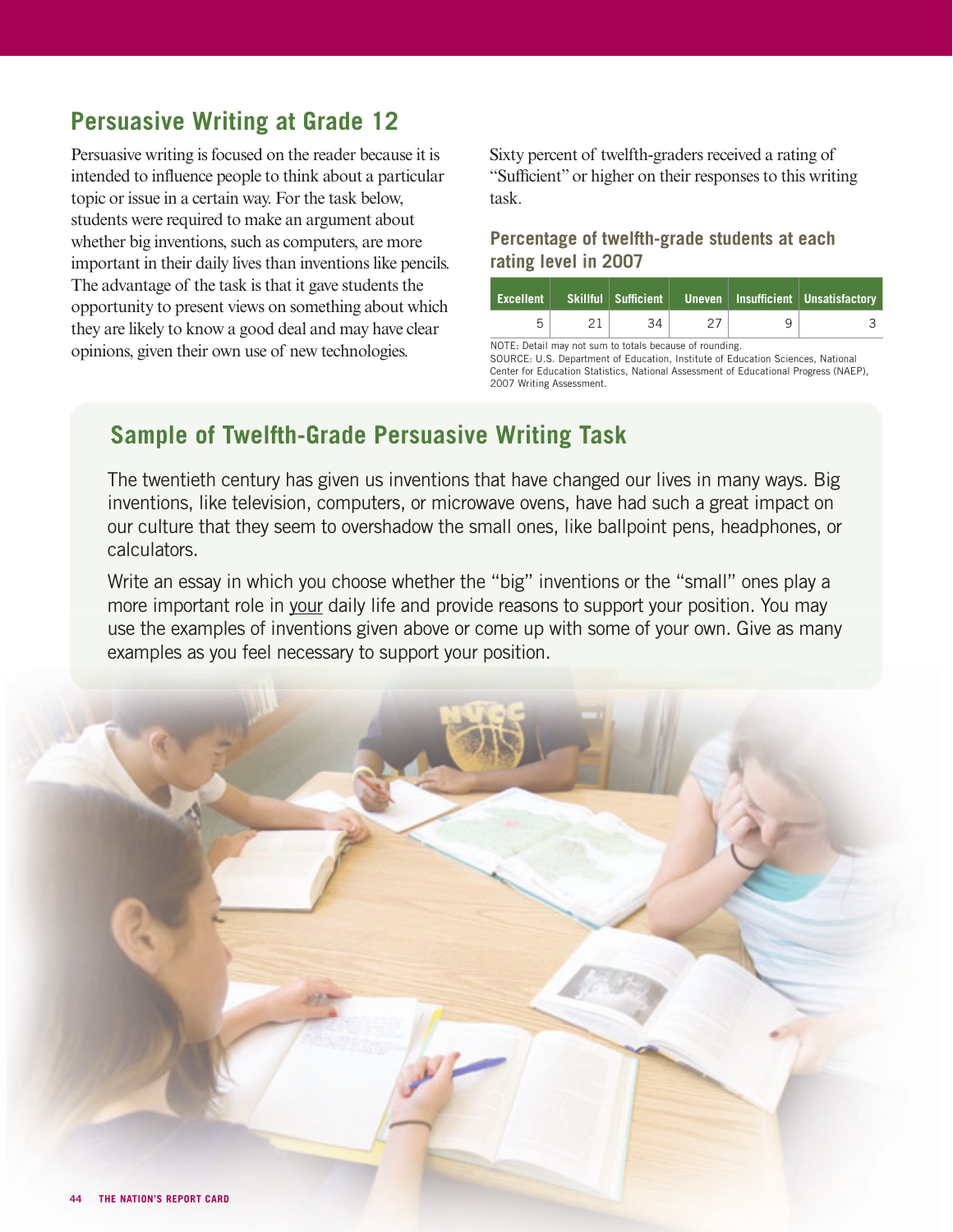# **Range of Twelfth-Grade Persuasive Writing Skills**

The item map below illustrates the range of writing ability demonstrated by twelfth-graders. For example, students performing near the middle of the *Basic* range were likely to be able to provide a "Sufficient" response for the *Big or Small Inventions* writing task. Students performing near

**Rating of responses to** 

the middle of the *Proficient* range were more likely to provide a "Skillful" response, and responses rated as "Excellent" were likely to be provided by students performing in the *Advanced* range. Examples of responses rated as "Uneven" and "Excellent" are presented on the following pages.

### **GRADE 12 NAEP WRITING ITEM MAP**

|              | <b>Scale</b><br>score             |     | natilig vi roopoliooo tu<br><b>Big or Small Inventions</b><br>task | <b>Rating criteria</b>                                                                                                                                                                                                                     |  |  |
|--------------|-----------------------------------|-----|--------------------------------------------------------------------|--------------------------------------------------------------------------------------------------------------------------------------------------------------------------------------------------------------------------------------------|--|--|
| Advanced     | $\overline{300}$<br>$\sim$<br>270 |     |                                                                    | Students writing at the <b>EXCELLENT</b> level wrote focused and well-<br>organized essays in which they took clear positions and consistently                                                                                             |  |  |
|              | 260                               | 253 | "Excellent" argument about the                                     | supported those positions, using transitions to lead the reader from one<br>part of the essay to another. These students also consistently varied<br>their sentence structure and made good word choices, doing so with<br>minimal errors. |  |  |
|              | 250<br>240                        |     | importance of an invention                                         |                                                                                                                                                                                                                                            |  |  |
|              | 230                               |     |                                                                    |                                                                                                                                                                                                                                            |  |  |
| Proficient   | 220                               |     |                                                                    | Students writing at the SKILLFUL level wrote well-organized essays in                                                                                                                                                                      |  |  |
|              | 210                               |     | 203 "Skillful" argument about the                                  | which they took clear positions and supported those positions in much<br>of the response, occasionally missing transitions. These students                                                                                                 |  |  |
|              | 200<br>190                        |     | importance of an invention                                         | sometimes varied their sentence structure and exhibited good word<br>choices, and errors they made did not interfere with reader                                                                                                           |  |  |
|              | 180                               |     |                                                                    | understanding.                                                                                                                                                                                                                             |  |  |
|              | 178                               |     |                                                                    |                                                                                                                                                                                                                                            |  |  |
|              |                                   |     |                                                                    |                                                                                                                                                                                                                                            |  |  |
|              | 170<br>160                        |     |                                                                    | Students writing at the <b>SUFFICIENT</b> level wrote generally organized<br>essays in which they took clear positions and offered some support for                                                                                        |  |  |
| <b>Basic</b> | 150                               |     | 156 "Sufficient" argument about the<br>importance of an invention  | those positions. Their essays often lacked transitions, and their sentence<br>structure and word choices were often simple and unvaried. Errors they<br>made did not interfere with reader understanding.                                  |  |  |
|              | 140                               |     |                                                                    |                                                                                                                                                                                                                                            |  |  |
|              | 130                               |     |                                                                    |                                                                                                                                                                                                                                            |  |  |
|              | 122                               |     |                                                                    |                                                                                                                                                                                                                                            |  |  |
|              | 120                               |     |                                                                    | Students writing at the UNEVEN level wrote essays in which they took a<br>position, but their attempts to develop and/or support that position were                                                                                        |  |  |
|              | 110                               |     | 112 "Uneven" argument about the<br>importance of an invention      | uneven, characterized by one or more flaws, including a lack of<br>development, repetition of ideas, breakdowns in organization, uneven                                                                                                    |  |  |
|              | 100                               |     |                                                                    | control over sentence boundaries and word use, and errors that at times                                                                                                                                                                    |  |  |
|              | 90                                |     |                                                                    | interfered with reader understanding.                                                                                                                                                                                                      |  |  |
|              | 80<br>70                          |     | 75 "Insufficient" argument about the                               | Students writing at the INSUFFICIENT level wrote essays in which they<br>took a position, but their attempts to develop and/or support that                                                                                                |  |  |
|              | 60                                |     | importance of an invention                                         | position were characterized by one or more flaws, including very                                                                                                                                                                           |  |  |
|              | 50                                |     |                                                                    | disorganized or unfocused development, minimal control over sentence<br>boundaries and word use, and errors that often interfered with reader                                                                                              |  |  |
|              | 40                                |     |                                                                    | understanding.                                                                                                                                                                                                                             |  |  |
|              |                                   | 0   |                                                                    |                                                                                                                                                                                                                                            |  |  |

NOTE: The sample grade 12 writing task in the 2007 writing assessment was mapped onto the NAEP 0–300 writing scale. The map shows, for each level on the scoring guide from "Insufficient" through "Excellent," the scale score attained by students who had a 65 percent probability of attaining that level or higher for the selected task. Scale score ranges for writing achievement levels are referenced on the map.

SOURCE: U.S. Department of Education, Institute of Education Sciences, National Center for Education Statistics, National Assessment of Educational Progress (NAEP), 2007 Writing Assessment.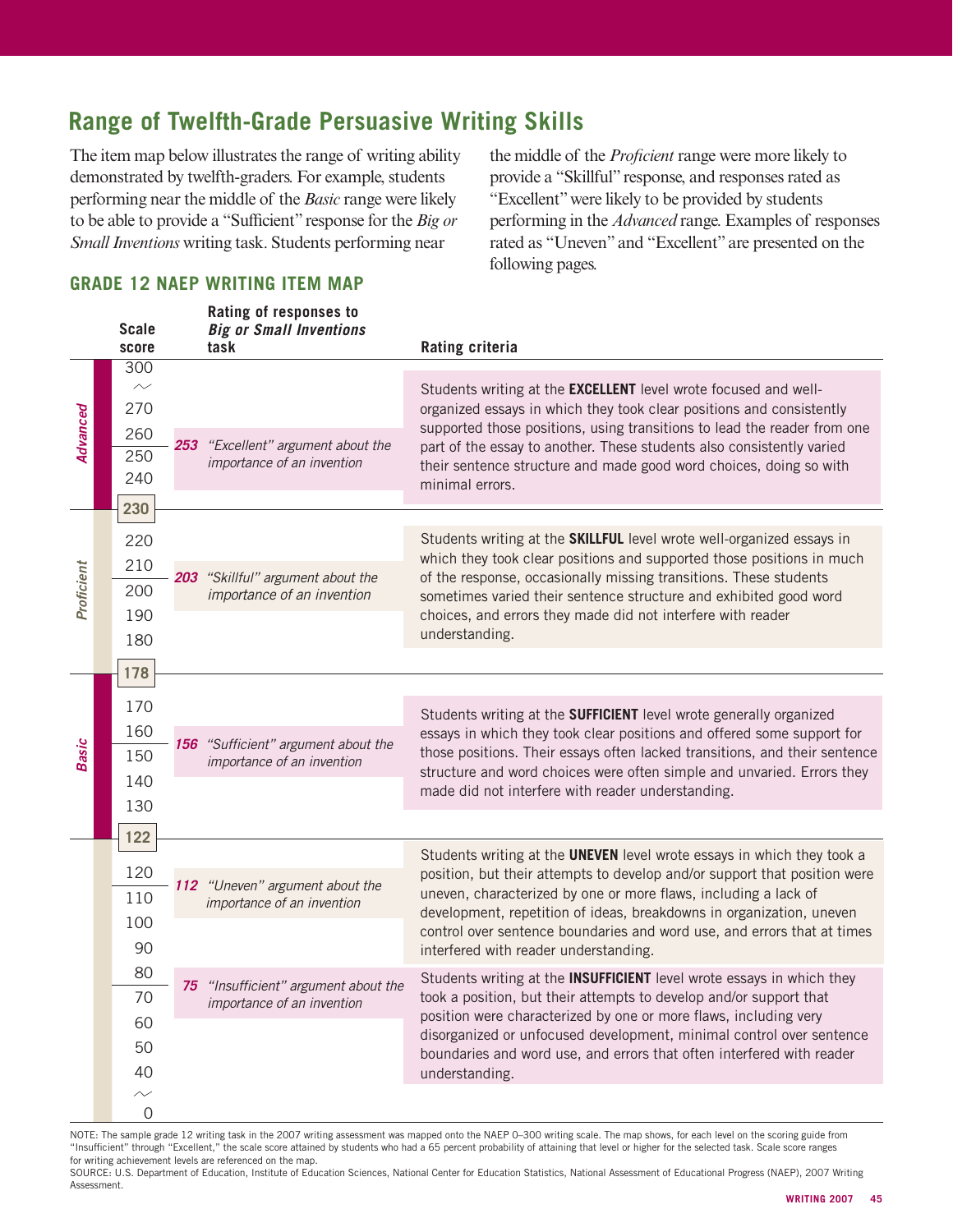### **Example of an "Uneven" Response**

The response shown on the following page was rated as "Uneven" because, while it takes a clear position, its attempt to support that position is uneven in terms of development and organization. The response offers only minimal support for the idea that the small inventions are more important ("I write everyday and listen to music"), moves immediately into a tangentially related argument about how bigger inventions make people lazy, and concludes with a new and undeveloped idea about computer use. Further, grammatical errors, such as misused prepositions ("on my personal daily life") and lack of subject-verb agreement, sometimes interfere with comprehension.

The content of the student's planning page shown below illustrates how the student engaged in prewriting activities by creating two lists: one of big inventions and one of small inventions. Although there is evidence that some of the elements from the planning page were utilized, the response was marked with several notable errors and lapses in continuity

throughout. Only the student's completed response was considered in the rating process.

The table below shows the percentage of twelfth-graders within each achievement level whose responses were rated as "Uneven" or higher. For example, 93 percent of students performing at the *Basic* level at least were able to write essays that took a clear position, even if support for that position was inconsistently developed, repetitive, or sometimes exhibited sentence, word choice, or other errors that could interfere with reader understanding.

#### **Percentage rated as "Uneven" or higher for twelfth-graders at each achievement level in 2007**

| <b>Overall</b> | <b>Below Basic</b> |    | At <i>Basic</i>   At <i>Proficient</i>   At <i>Advanced</i> |  |
|----------------|--------------------|----|-------------------------------------------------------------|--|
| 87             | 52                 | 93 | 100                                                         |  |

 $\ddagger$  Reporting standards not met. Sample size is insufficient to permit a reliable estimate. SOURCE: U.S. Department of Education, Institute of Education Sciences, National Center for Education Statistics, National Assessment of Educational Progress (NAEP), 2007 Writing Assessment.

Real phones  $arg(c)$ dars notice teem **46 THE NATION'S REPORT CARD**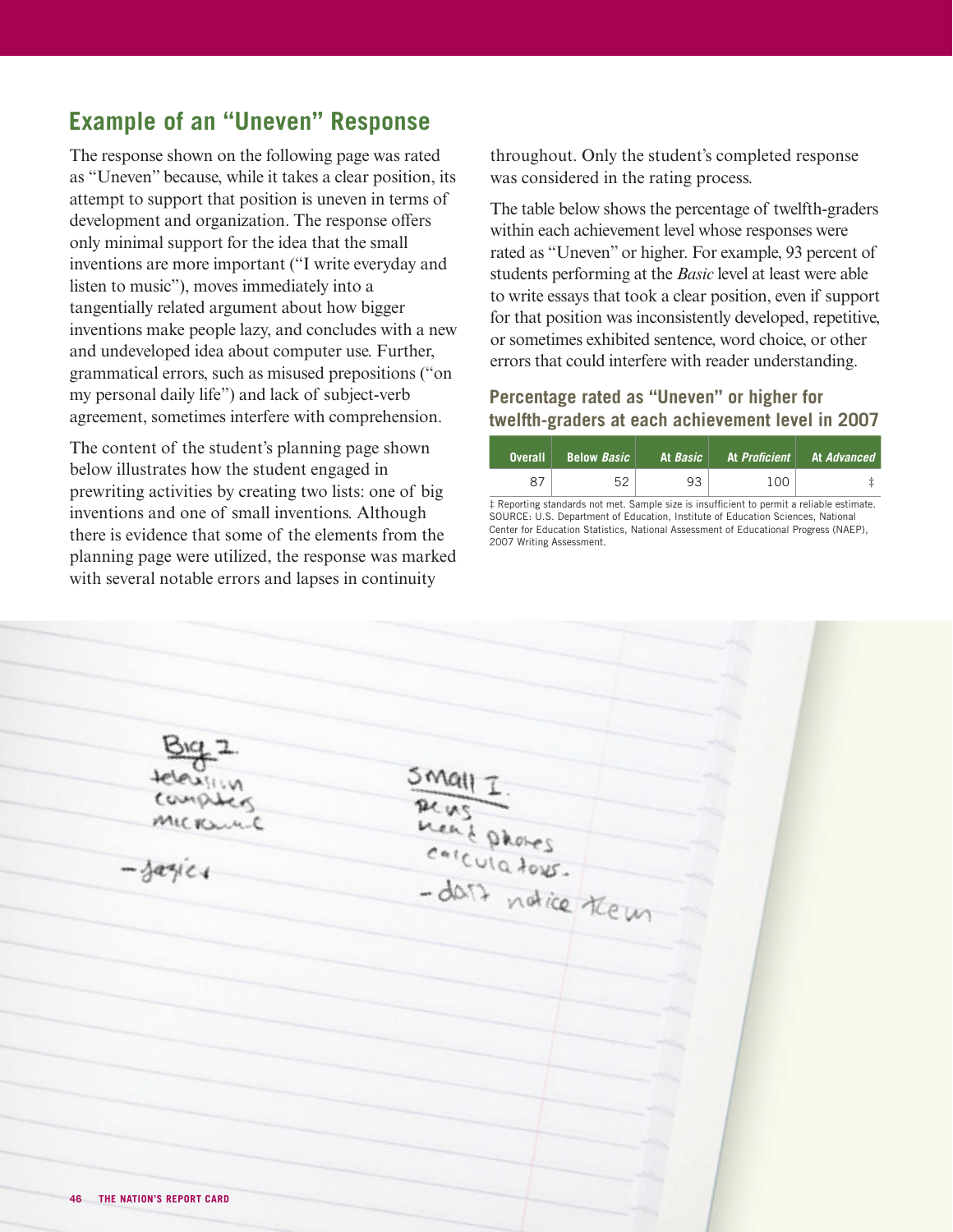Throught the 20th century many<br>Throught the been given to us. Son Imaght the 20th century wand Throught the been given to us.<br>Inventiums rave been given to us. and mought rave been guession and not have not the person and some small like the ones computer and some small like the oves og lite the and some small the oversing!<br>Calculator and nead phares. The oversing!<br>Shot attect the nost yet small over. dividend and veadonates my personal dividend calculator and mostly or small over.<br>Hally life beindery and listen to music. taily the evening and the larger many.<br>In my opinion the the solary. In my opinion the people so large In my and not the telepision. Motord that were ich. He small objects that are recessed that we say that the recessed the there is the recessed that we have the recessed that we have the recessed that we have the recessed that we have the small objects that ar sually of don't go in my life recessary, the small big ones. **WRITING 2007 47**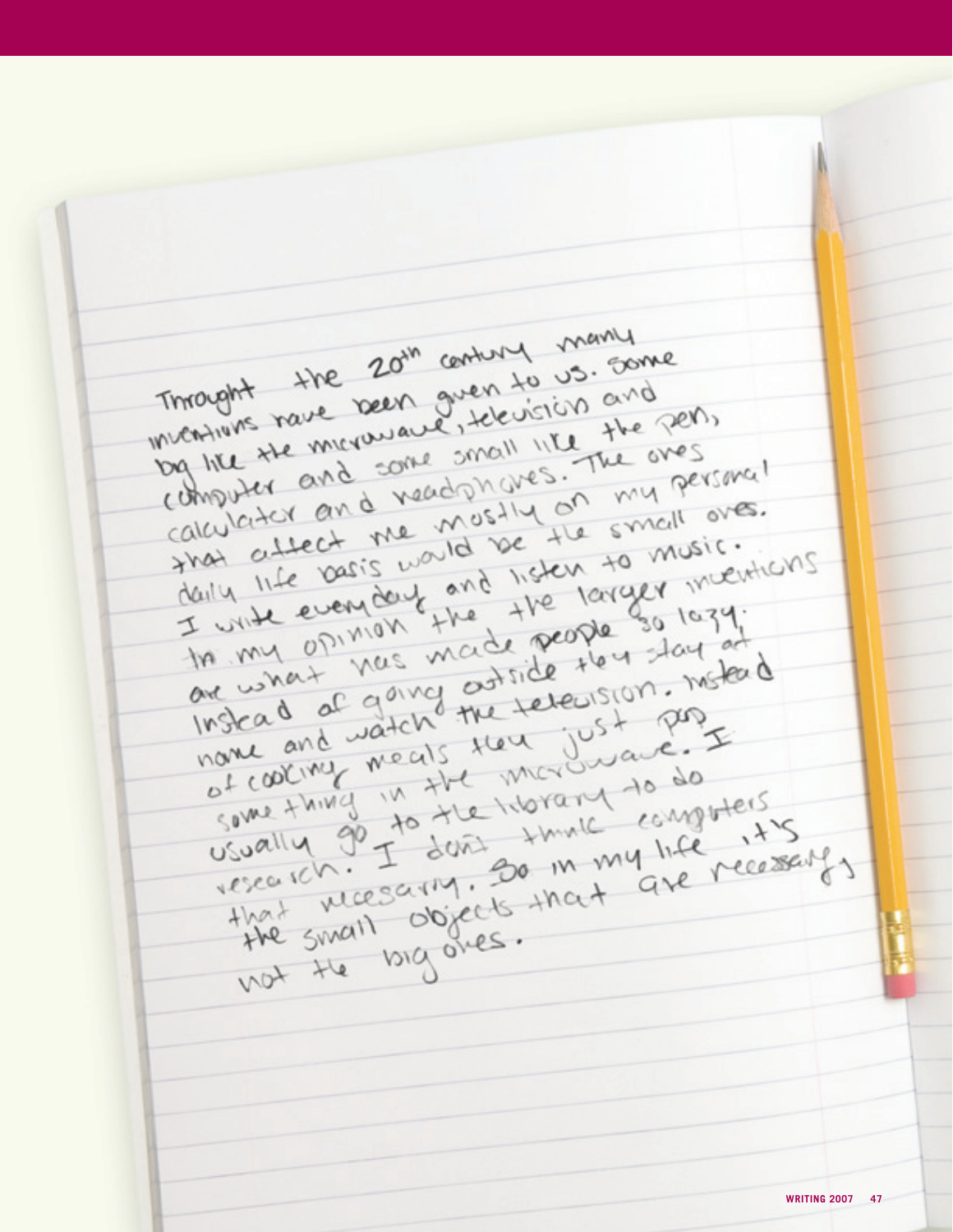## **Example of an "Excellent" Response**

The response shown on the following page was rated as "Excellent" because it is focused and well organized. The position that the larger inventions are more important in the student's life is clearly stated and consistently supported. The response begins with a welldeveloped section about the utility of the Internet and then moves into an argument about the convenience and environmental virtues of fuel-efficient cars. The response uses contrast effectively to make its point ("Once, a student had to spend hours searching through books for a research paper. Now it takes…"), and demonstrates consistently varied sentence structure and good word choices. Errors are minimal.

The content of the student's planning page shown below illustrates how the student engaged in prewriting activities by creating three lists: one of big inventions, one of small inventions, and one of inventions followed by ideas. It is notable that this third list produced during planning contributed to the shaping of information in the student's response.

The table below shows the percentage of twelfthgraders within each achievement level whose responses were rated as "Excellent." For example, 15 percent of students performing at the *Proficient* level were able to write well-organized essays in which they took clear positions and consistently supported those positions, using transitions to lead the reader from one part of the essay to another. These students also consistently varied their sentence structure and made good word choices, doing so with minimal errors.

#### **Percentage rated as "Excellent" for twelfthgraders at each achievement level in 2007**

| ∣ Overall ∣ | <b>Below Basic</b> | At Basic | At <i>Proficient</i> | At <i>Advanced</i> |
|-------------|--------------------|----------|----------------------|--------------------|
|             |                    |          | 15                   |                    |

# Rounds to zero.

 $#$  Reporting standards not met. Sample size is insufficient to permit a reliable estimate. SOURCE: U.S. Department of Education, Institute of Education Sciences, National Center for Education Statistics, National Assessment of Educational Progress (NAEP), 2007 Writing Assessment.

Big<br>Space shaptles<br>Ful efficient cars Small<br>Scissors<br>Pocket on tape Carguders > research Friends<br>Television serve lime gas, cleaner environment. **48 THE NATION'S REPORT CARD**